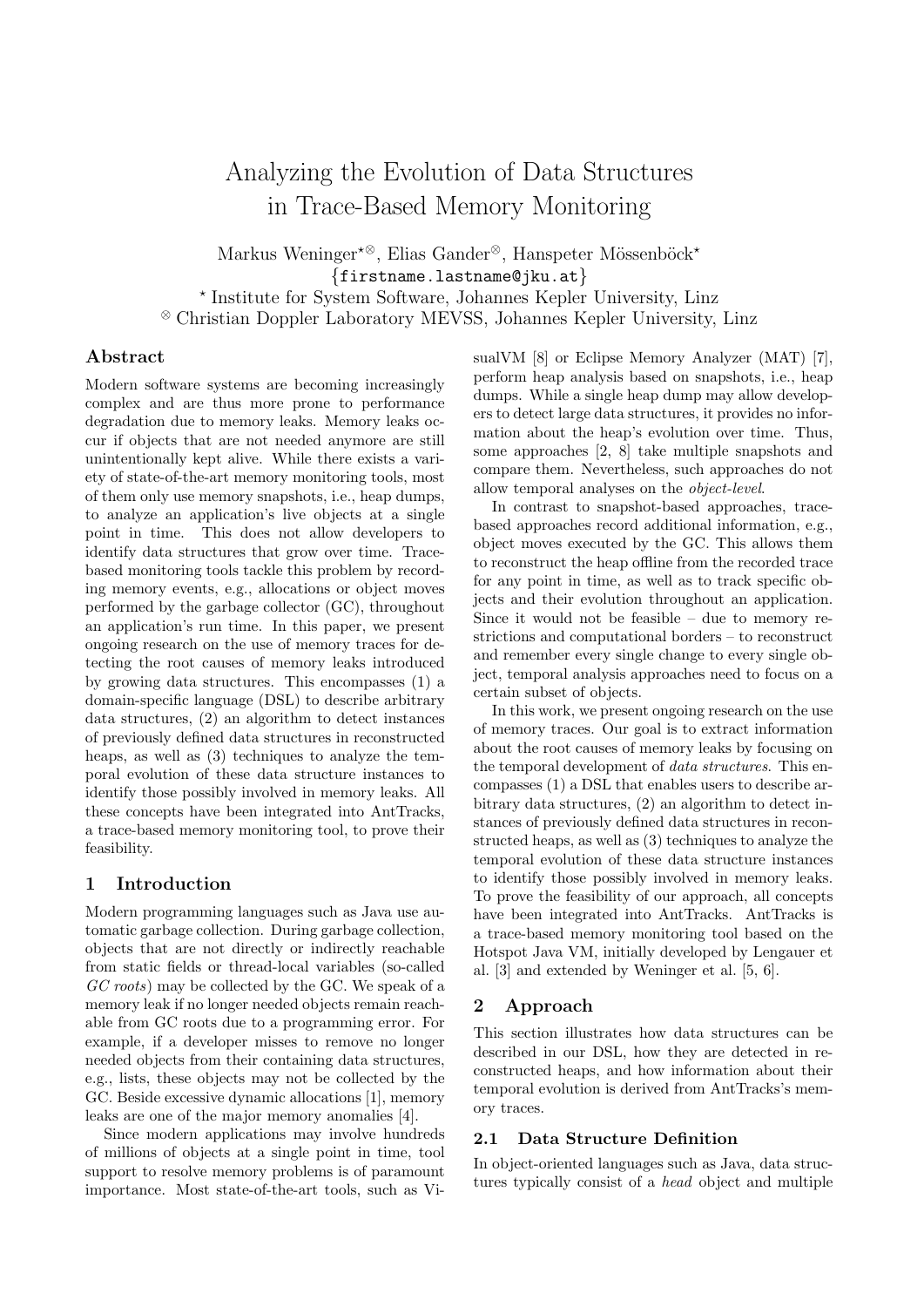other objects that reference each other according to a specific pattern. These patterns have to be known by a memory monitoring tool in order to enable it to perform data structure analyses. Therefore, we developed a DSL that allows us to describe arbitrary data structures. This allows us to ship descriptions of wellknown data structures (e.g., data structures in Java's java.util package) directly with AntTracks. At the same time, tool users can extend this set of predefined data structure descriptions with descriptions of their own data structures.

[Listing 1](#page-1-0) shows an example of the DSL, describing the structure of java.util.LinkedList. Every type that is involved in the data structure needs a description, i.e., in our example java.util.LinkedList and java.util.LinkedList\$Node. The former represents the head of the data structure (marked with the DS keyword), while the latter is an internal part of a data structure. Similar to Java syntax, the name of the type is followed by a set of curly braces. These contain a set of types (separated by semicolons) that may be referenced by the respective data structure part. For example, an instance of java.util.LinkedList may point to instances of java.util.LinkedList\$Node (see line 2), which in turn may point to instances of java.util.LinkedList\$Node instances (see line 5), and so on. Line 6 presents two special language features:  $(1)$  a star  $(i.e., *)$  can be used as a wildcard within the name of a pointed type and  $(2)$  enclosing a type in parentheses declares it as a leaf. The term (\*) denotes a leaf of any type. Leaf information is used during data structure detection to determine the boundaries of a data structure. The DSL also supports namespaces which allow us to omit package declarations in type names.

### 2.2 Data Structure Detection

In order to detect data structures in a heap, the data structure definitions have to be parsed first. The parsed definitions are assigned to their corresponding types. Types for which no data structure definition was parsed are assigned a non-head dummy data structure definition that does not declare any pointed types. Array types are an exception to this rule and are handled in a special way. At this point, every type has a data structure definition assigned.

A reconstructed heap contains information about the objects live at a certain point in time (e.g., their types), as well as their references between each other. As a first step, the data structure detection algorithm filters and remembers all objects that are data structure heads, i.e., objects whose types have a head data structure definition assigned. Then, to determine which objects belong to a certain data structure instance, it recursively follows the head object's pointers. The recursive descent is stopped when a pointed object is encountered whose type is either (1) not part of the current object's data structure definition or (2)

<span id="page-1-0"></span>

| $1$ DS java.util.LinkedList {                                      |
|--------------------------------------------------------------------|
| $\begin{bmatrix} 2 \\ 3 \end{bmatrix}$ java.util.LinkedList\$Node; |
|                                                                    |
| $4$   java.util.LinkedList\$Node {                                 |
| java.util.LinkedList\$Node;<br>$5 \mid$                            |
| $\begin{bmatrix} 6 \\ 7 \end{bmatrix}$ (*);                        |
|                                                                    |

Listing 1: Definition of java.util.LinkedList using our data structure DSL.

<span id="page-1-1"></span>

Figure 1: A LinkedList instance, consisting of the head (LL), two nodes (N) and two data objects (D).

marked as a leaf in the current object's data structure definition. In the latter case, the object itself belongs to the data structure instance, but none of its referenced objects. Every visited object is marked to avoid multiple visits.

For example, [Figure 1](#page-1-1) shows a java.util.LinkedList that has been detected using the description in [Listing 1.](#page-1-0) Starting at the head LL, the first N instance is visited. The data structure description of java.util.LinkedList\$Node then allows us to follow further nodes (line 5), or to visit any other object as a leaf without continuing the recursive descent (line 6). Thus, the first D instance and the second N instance are visited, continuing the descent from the N object. As a last step, the second D object is visited as a leaf.

#### 2.3 Temporal Analysis

Trace-based approaches are better suited for temporal analysis than snapshot-based ones because they allow to derive temporal information on the object-level. [Figure 2](#page-1-2) illustrates this. Using only snapshots, without additional temporal information, it is not possible to decide whether two objects of type X are really the same or just share the same type.

AntTracks is able to derive this information by replaying the recorded GC move events. Thus, we know which objects survived between two points in time as well as their updated pointers. Using this knowledge, we can specifically search for data structure instances which (1) survived over a certain time window (since

<span id="page-1-2"></span>

Figure 2: Analysis based on multiple snapshots lacks information on the object-level.